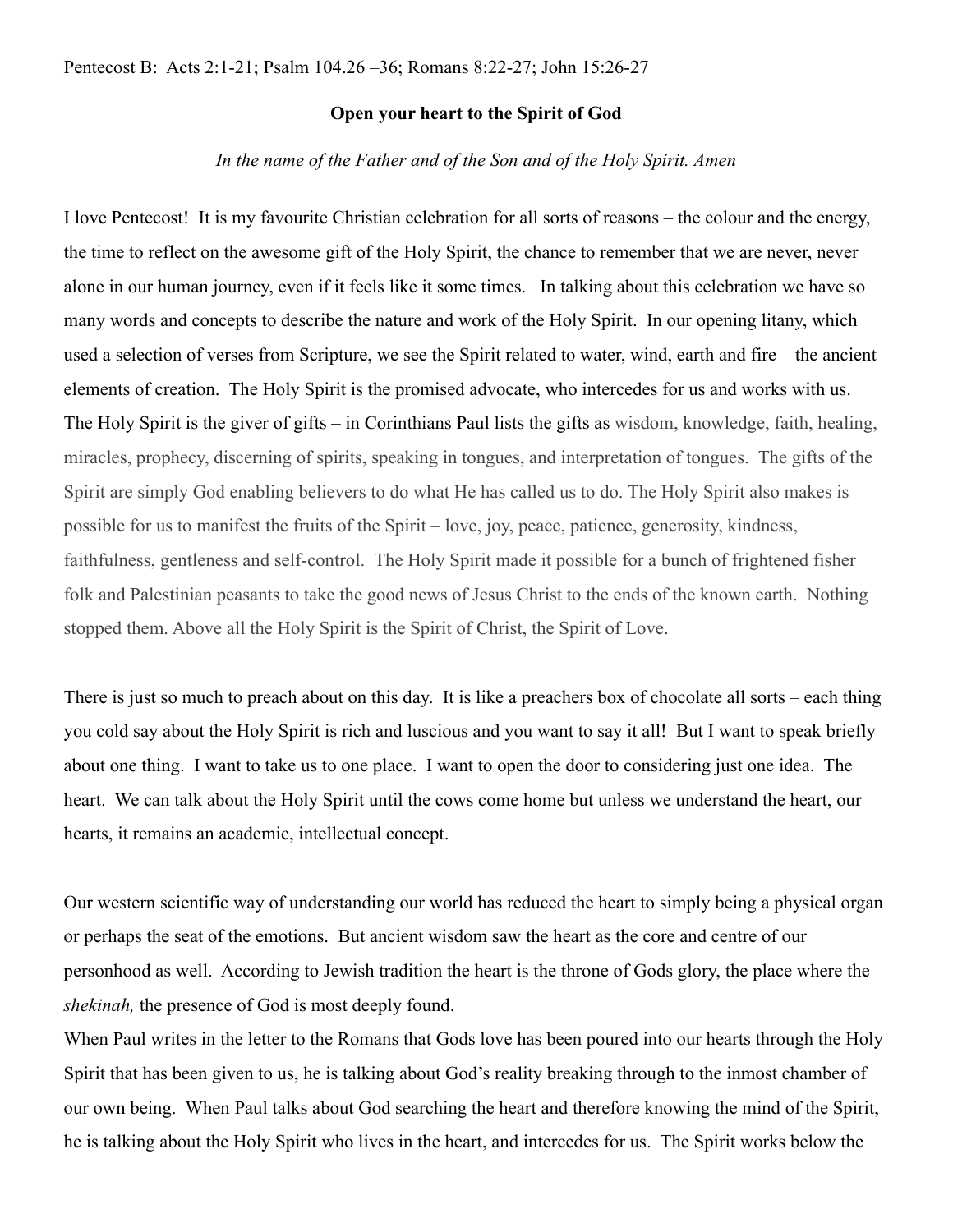level of our consciousness, permeating our whole being and manifesting in our words and actions.

When the heart is made open to God's presence and Gods mystery in this way it becomes compassionate. It becomes merciful. St.Isaac of Nineveh who lived in the 7<sup>th</sup> century wrote: A merciful heart is a heart that *burns with love for the whole of creation, for humankind, for the birds, for the beast, or the demons; for every creature. When a person with such a heart as this thinks of the creatures or looks at them, his eyes are filled with tears. He never ceases to pray with tears –even for irrational animals, the enemies of truth, and those who do him evil – asking that they may be guarded and receive God's mercy.*

In other words having a heart opened to the love of God poured into our hearts by the Holy Spirit is to be slowly transfigured, to allow the mercy and compassion of God to find a home in us. This mercy and compassion can then extend to others and all creation.

However there is a problem: one that Jesus was all too aware. It is the biblical condition we all suffer from in one way or another – hardness of heart. Remember how Jesus railed against the religious leaders who had hardness of heart, who had hearts of stone rather than a heart of flesh, a heart unwilling to make room for Gods mystery and Gods love? We can all have hearts that are closed and hard. Maybe we have been hurt, maybe we what to hang on to controlling our lives and don't really want to follow Gods will, maybe we are addicted to power and resentment, maybe we don't really believe that Gods love can be so transforming if we just let it in. Maybe deep down we are cynical and have lost hope. It is hard giving all that up.

Yet if we want the Holy Spirit to do the work of the Spirit in our lives it will mean surrendering. It will mean turning to God and opening our hearts, inviting the Holy Spirit to come and renew and revitalise us. It will mean listening with the ear of the heart to the murmurings, the promptings of the Spirit. To pray is to be present deliberately and humbly to whatever the Spirit is doing deep within us. To listen to the Spirit opening our minds to God's word.

We have used Taize music in this celebration of Pentecost. Many of you will know that Brother Roger the founder of the Taize community was murdered last year. I'd like to read you something he wrote: